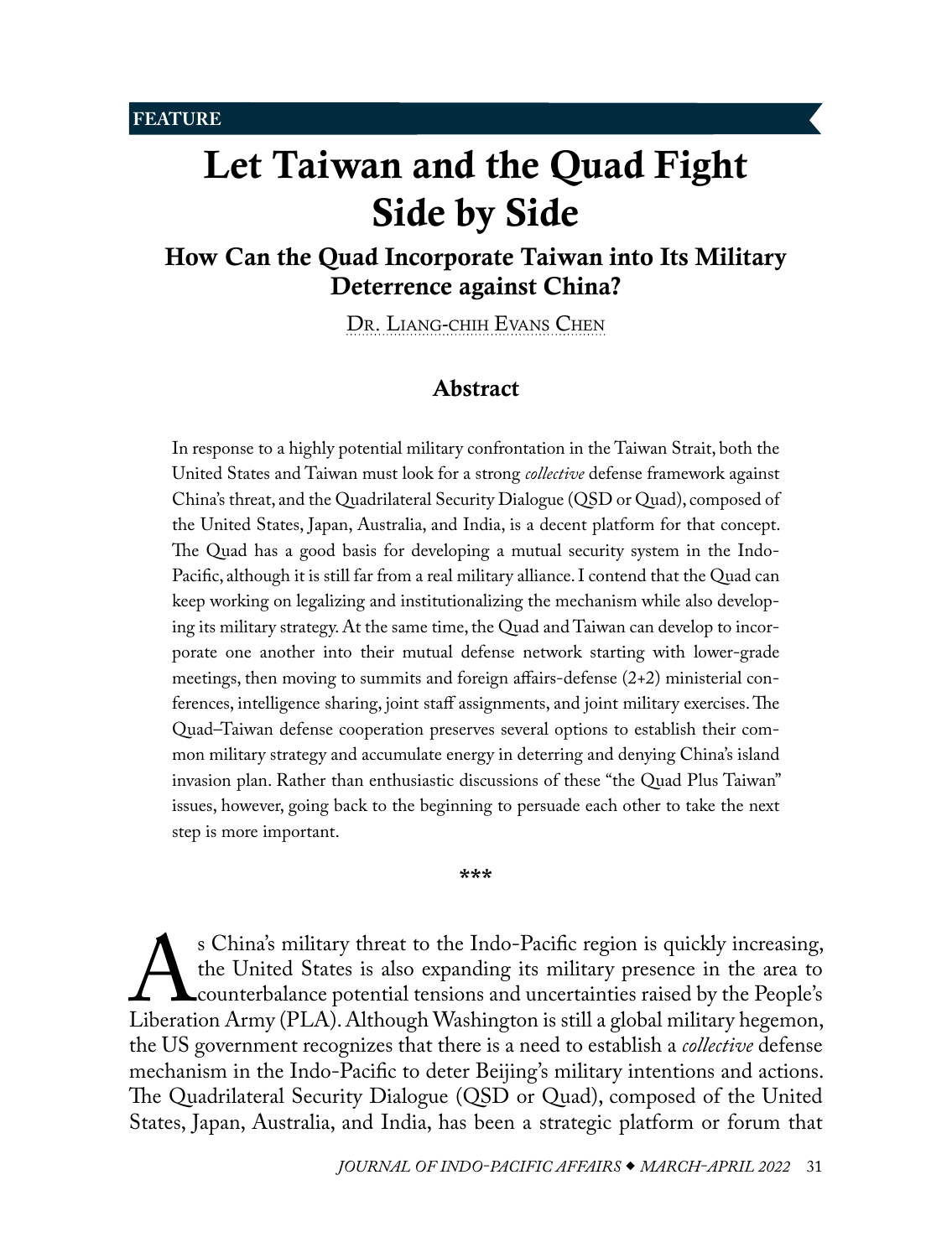<span id="page-1-0"></span>holds summits and other meetings on regional security issues since 2007. In previous years, the Quad moved quickly in a military security direction, and the Quad's content switched to a military alliance from concepts of "framework" or "network."[1](#page-14-0) Following that development, the Quad seems to be the major foundation for Washington and its allies and partners to counteract Beijing.

It is assumed by Stephen Walt that an aggregate military power is mightier than merely one or two individual powers, and can generate greater deterrence against a potential rival[.2](#page-14-0) In practice, however, the Quad is still far from a real military alliance. This implies that if the United States seeks to build up an Asian North Atlantic Treaty Organization (NATO) in the Indo-Pacific, the Quad is a good model providing a strong foundation but leaving considerable room to catch up. In other words, the security and military personnel of Quad members and others might need to consider the *legalization* and *institutionalization* problems of a future Asian collective defense mechanism before they can discuss what military strategy and military capability the alliance can have.

Although legalization and institutionalization of the Quad are important to establish a collective defense mechanism in the Indo-Pacific, discussions on these matters might not keep pace with strategic environment changes in the region. In fact, China's various military actions, such as militarization of the South China Sea (SCS) islands, growing intrusions into Taiwan's air defense identification zone (ADIZ), increasing aggression surrounding the Senkaku Islands, and grayzone operations already raise great challenges for the Quad and have made the security situation in the West Pacific more complex. Therefore, Quad member states and other Indo-Pacific countries must continue developing a multilateral defense mechanism as well as accelerate outlining their common military strategy.

In outlining a military strategy against China's threat, the Quad must recognize its strategic environment first. Compared to the South and East China Seas, a military confrontation is more likely to take place in the Taiwan Strait.<sup>[3](#page-14-0)</sup> This implies that the Taiwan Strait is most critical, geopolitically, and strategically, to the Quad and the Indo-Pacific. The reasons are as follows: First, in the SCS, as China has moved to the stage of militarization of the islands it occupies, it is expected that China will build more military bases in the SCS, and that raises difficulties for Washington to counterbalance against Beijing. For China, the marginal benefit of launching a war in the SCS is not great, and it can instead choose to continue expanding its strategic strong points until they cover most or all of the region. Second, in the East China Sea (ECS), China is hesitant to attack Japan due to the mutual defense mechanism between Tokyo and Washington. Real, meaningful control of the Senkaku Islands requires Beijing to attack, land, occupy, and *militarize* the islands. For China, these military operations are costly and risky,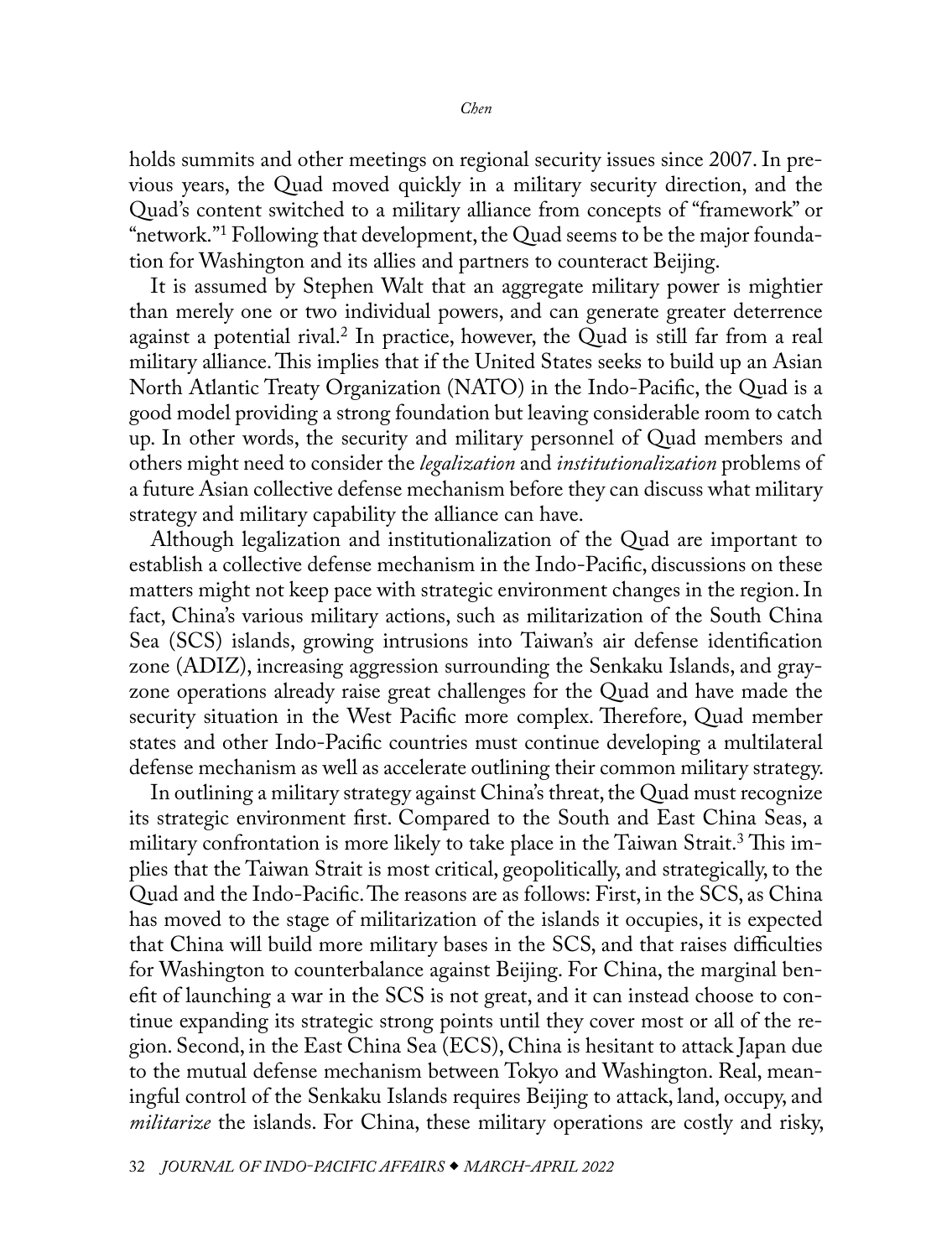<span id="page-2-0"></span>and it is very difficult to calculate the military's chance of winning a war against a joint US-Japan force. Third, although a military invasion of Taiwan is as costly and dangerous as China's military occupation of the Senkaku Islands, the marginal benefit to China would be *overwhelmingly* huge if it successfully took over the island. Once China controls Taiwan, Beijing not only can disconnect the communication lines between the SCS and the ECS but also pass freely through the First Island Chain. Beijing always considers preserving its vast military advantage over Taipei with other political, economic, and social measures to influence the island. If Beijing could eliminate a military intervention by Washington or could win the war against Taiwan as quickly as possible, before Taiwan receives any international assistance, the Chinese military would invade Taiwan. Certainly, Washington's strategic ambiguity also leaves space for Beijing to seize any opportunity to accomplish its historical mission.

Based on argument above, the Quad needs to develop its military strategy and operations by incorporating Taiwan's defense capability and Taiwan must look for military cooperation with the Quad as well. Thus, this article seeks to answer the following questions: What will it take, and how, for the Quad to strengthen its collective defense mechanism, and what and how can Taiwan participate? What military strategy can the Quad and Taiwan use to work together to construct a common deterrence and denial to China's military threat? And what military capability can the Quad and Taiwan build together for operations in the future battlefield? In the end of the article, I conclude that both the Quad and Taiwan need to persuade each other to take the next step to start their dialogues, communications, and exercises of mutual defense cooperation.

## The Quad and Taiwan's Participation

### *Options for an Asian Collective Defense Mechanism*

The Quad has a good basis for developing a strong mutual defense system in the Indo-Pacific, and NATO is an excellent model for how to develop an actual *Asian* collective security mechanism. Although the Quad is expected to be an "Asian NATO" by many advocates, there are several reasons discouraging the forum from forming a solid military alliance mirroring NATO in Europe. First, an examination of various security environments, threat perceptions, and defense strategies of not only the member states of the Quad but also other states in the Indo-Pacific shows it is highly challenging for them to build up a true multilateral military alliance, although the states recognize China's expansionism is most likely to endanger peace and stability in the region.[4](#page-15-0) Second, another difficulty is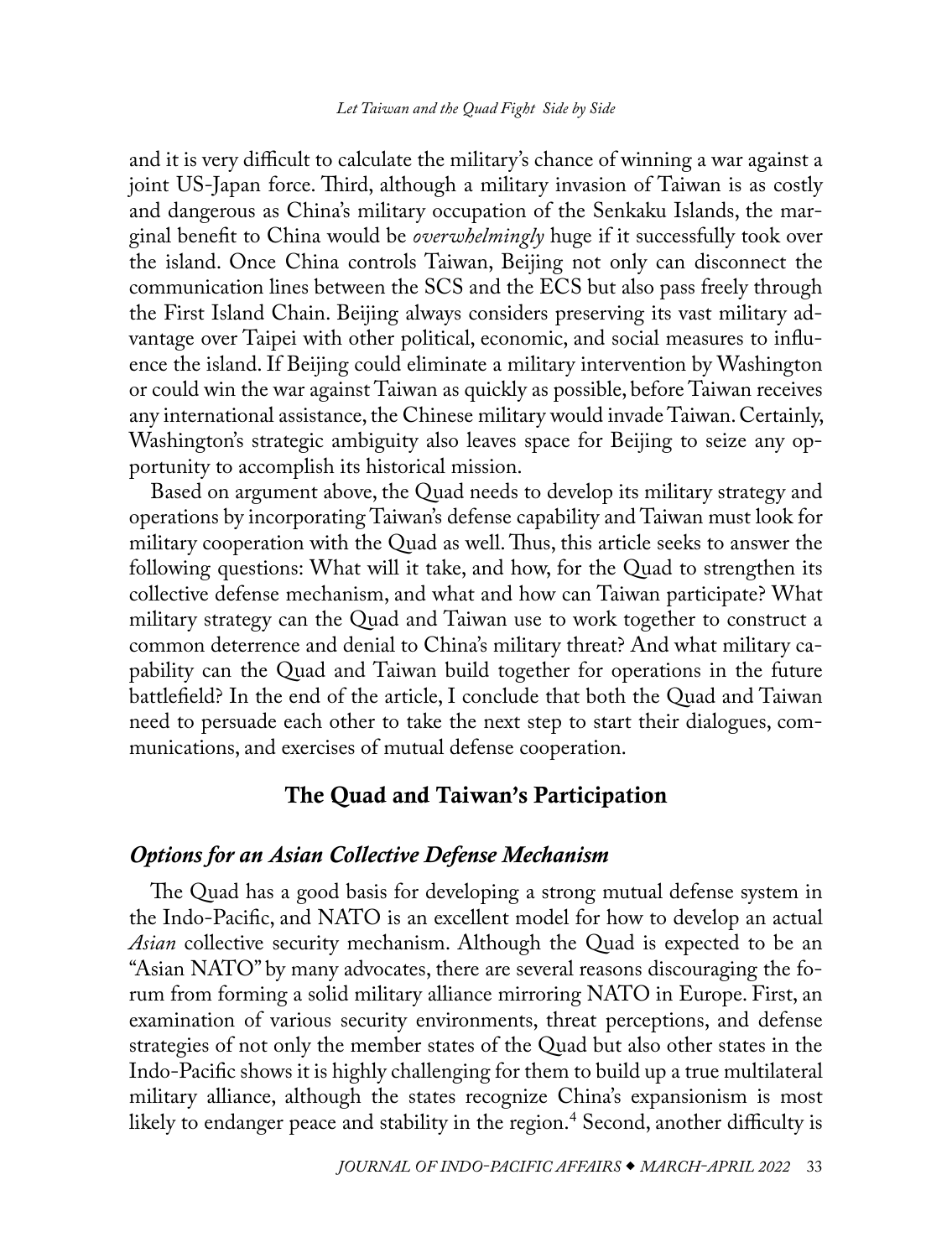<span id="page-3-0"></span>due to a historical factor. Victor Chan defines the US choice of bilateral alliances in East Asia after World War II as a "powerplay," arguing that Washington preferred to exert its control over potentially dangerous allies, such as South Korea, Taiwan, and Japan, during the Cold War period. Because the United States did not want to be entrapped in these countries' specific military confrontations with either Communist China or the Soviet Union, implementing a bilateral mutual defense model instead of a multilateral one was easier for containing allies and safer for preserving security in Asia.<sup>5</sup>

To promote the Quad as a strong collective defense system for balance of power in the region, the Quad and Indo-Pacific nations also face two hidden conflicting options. One choice follows NATO as a raw model. The nations work on *legalizing* and *institutionalizing* the mechanism as a standing organization based on international conventions and the shared commitment and consensus of the member states. Although this option can establish a solid, viable, and credible unity to deter China's threat, the weakness is that setting up the regime is very time-consuming, and it might not keep up with the pace of China's military development. Another option is to abandon the thinking of the NATO model and concentrate on continuing and upgrading military cooperation through the Quad framework instead of crafting a hard unit for the nations. There are also two sides to this option: The advantage is that the Quad could be able to respond to contingencies with greater flexibility, but the disadvantage is members might not be united in action, and there are no legal constraints compelling them.

Regarding the dilemma involving this course of action, I contend that the Quad member states and other Indo-Pacific nations must keep working on legalizing and institutionalizing the multilateral defense mechanism while also moving toward a true Asian NATO in terms of military cooperation. In other words, considering the formalization of the organization is not a precondition for the Quad to develop its defense plan, conversations about institutionalization are not immediately beneficial to the Quad. At this moment, accelerating to summarize a common military strategy and demonstrating deterrence and denial capabilities in confronting China's military challenge are more important to the Quad.

Interestingly, the Quad is not a tight mutual defense alliance but a relatively loose and flexible framework for similar-minded nations to communicate and cooperate with each other on a wide range of topics, military and nonmilitary. The idea of "Quad Plus" is also flexible and calls for other states without membership but with deep connections to regional issues to participate in the mechanism[.6](#page-15-0) As the Quad seeks to accumulate power, intelligence, and energy of related states in the Indo-Pacific to preserve balance in the region, Taiwan, the actor most directly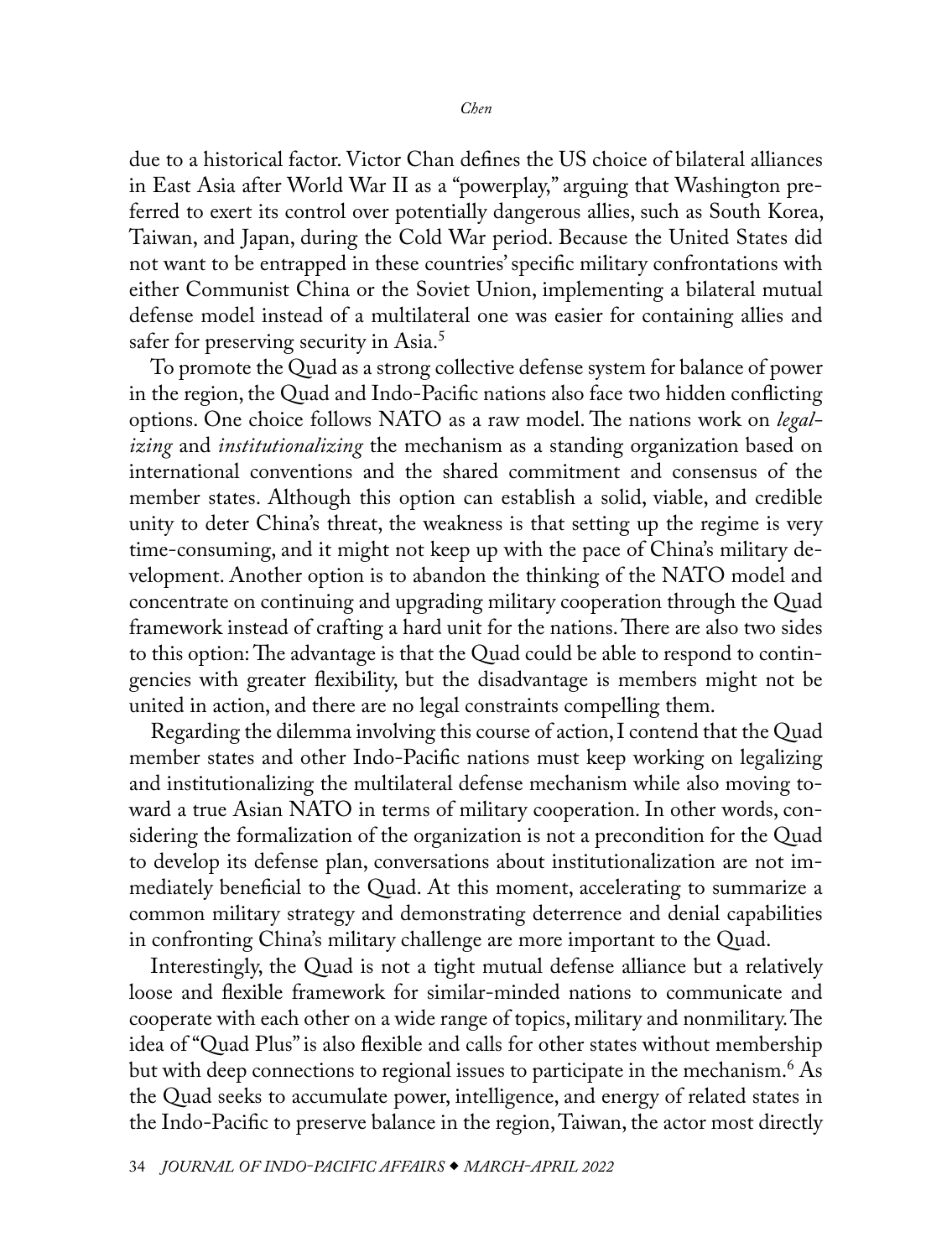on the Quad's security agenda, should be willing and welcomed to participate in the Quad's defense framework.

It is true that while the larger security concern may be shared between the Quad (and the Quad Plus) constituent members, their threat-perceptions of China are not always the same. However, Taiwan's threat by China is strongly connected to the development and security of the Quad as well as the whole Indo-Pacific region. Compared to the Quad member states, the case of Taiwan's threat from China is much more urgent and is completely a fundamental issue of *survival*. An invasion of Taiwan by China is primarily a strategic-*existential* threat to the island. In contrast, relationships between the Quad members and China are a matter of *development* in a long term. Their struggles with China are more defined as a strategic-*developmental* competition rooted in their conflictual strategic ambitions. The Quad and the Quad Plus need to realize that once they lose Taiwan to China, their survival is perhaps not threatened by Beijing immediately, but development and security will be surely coerced sooner or later. They will also lose strategic advantages to Beijing and competing with China will be costlier.

### *Co-participation of the Quad and Taiwan*

As I posit above that a military confrontation is more likely to take place in the Taiwan Strait, compared to contingencies in the SCS and the ECS, it is reasonable for the Quad and Taiwan to incorporate one another into their mutual defense framework. Although Taiwan has indicated a strong wish to defend itself, increasing its military cooperation with and connection to the regional defense network is not only beneficial to the island per se but also a great advantage to peace and stability in East Asia. In the same way, without Taiwan's involvement, the Quad is unlikely to react to a contingency in the Taiwan Strait appropriately.

However, an examination of the international situation shows that it is not particularly easy for the Quad and Taiwan to work together on a military security agenda. The main reason is that both sides are still concerned about China's response and the uncertainty of deteriorating the status quo in the Strait. Although Taiwan gained considerable diplomatic and military support from both the Trump and Biden administrations over the past years, Taiwan's political and military relations with the Quad were still very limited. There are two key dimensions to look at in future cooperation between the Quad and Taiwan: One is the number of states working with Taiwan on the military security issue, and the other is the level or type of Taiwan's participation with the Quad in mutual defense teamwork. See Figure 1. From the perspective of the number of states that work with Taiwan, the ideal scenario for Taiwan, and the worst for Beijing, is if all four Quad member states (the United States, Japan, Australia, and India) and other states (the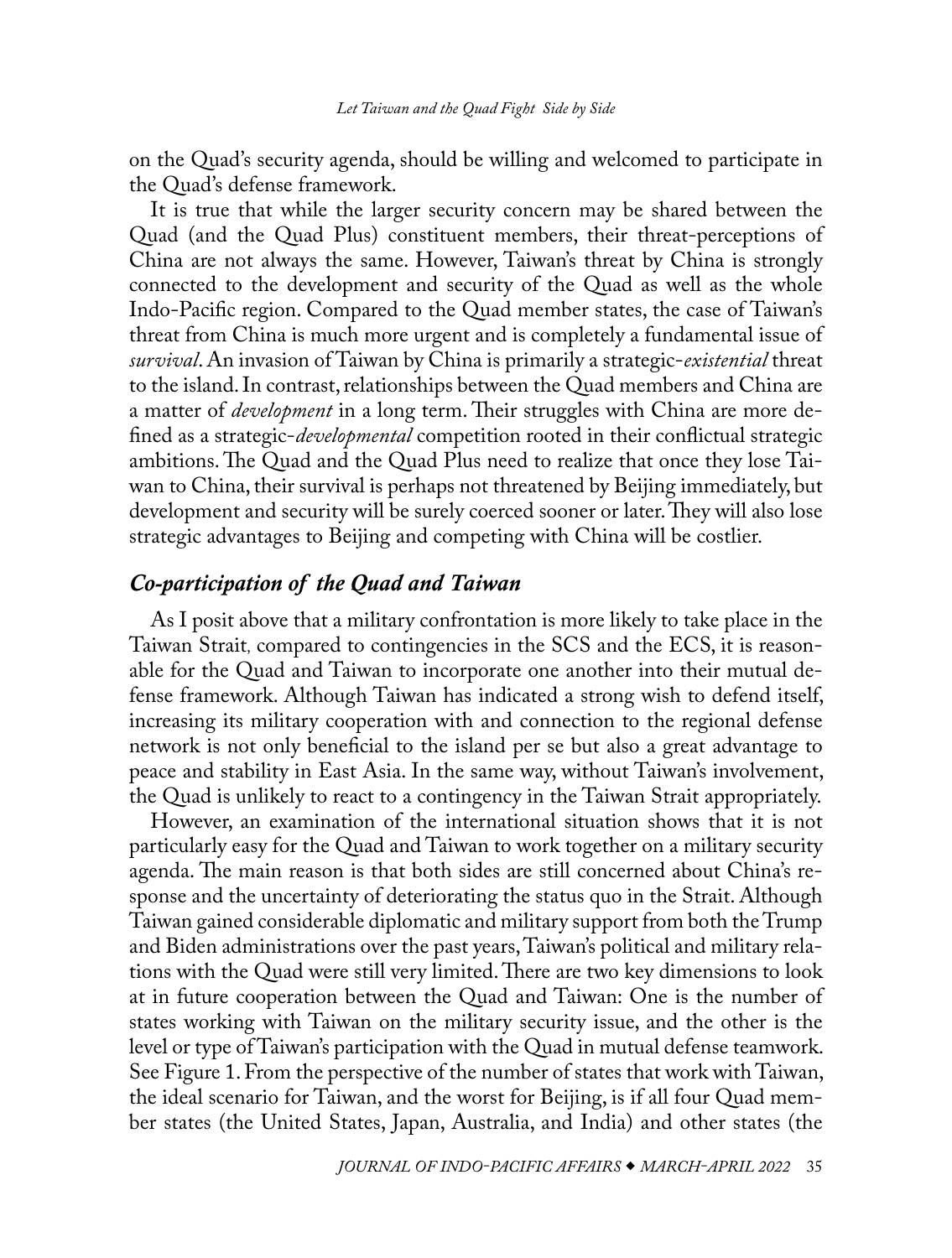<span id="page-5-0"></span>Quad Plus) cooperate with Taiwan on deterring the threat posed by China's military. However, achieving this scenario would be very difficult. In reality, only the United States appears to diplomatically and militarily support Taiwan—but even then, without official recognition or a mutual defense pact between the two countries. Recently, Japan seems to have changed its attitude toward the Taiwan issue and become active to the possible warfare in the Strait.[7](#page-15-0) But the other two Quad members are less likely to work together with Taiwan. From the perspective of the level of Taiwan's participation in the Quad, there are various types of Taiwan's engagement from low to high. Taiwan and the Quad can start with the lower grade to hold track 2.0 or track 1.5 meetings, for either nongovernment or lower-level government, to discuss the security environment and the network's defense strategy. Then, Taiwan and the Quad could share intelligence, or the Quad could invite Taiwan to attend a joint conference or military drill as an *observer* in the interim phrase. This would indicate both sides intend to promote military cooperation. Last, at the highest level of cooperation, the Quad and Taiwan could hold summit and foreign affairs-defense  $(2+2)$  ministerial meetings and incorporate Taiwan into the Quad's joint military exercises and operations. Undoubtedly, the two models of Taiwan's participation at the medium and highest levels will be strongly opposed by China, and as a result will not be accomplished easily.



#### **Figure 1. The Quad and Taiwan: Two Dimensions to Look at Their Cooperation**

Although there are challenges that prevent the two from cooperating, the Quad and Taiwan can work together step by step and start with track 2.0 or track 1.5 dialogues first. Inviting Taiwan as an observer to attend joint military meetings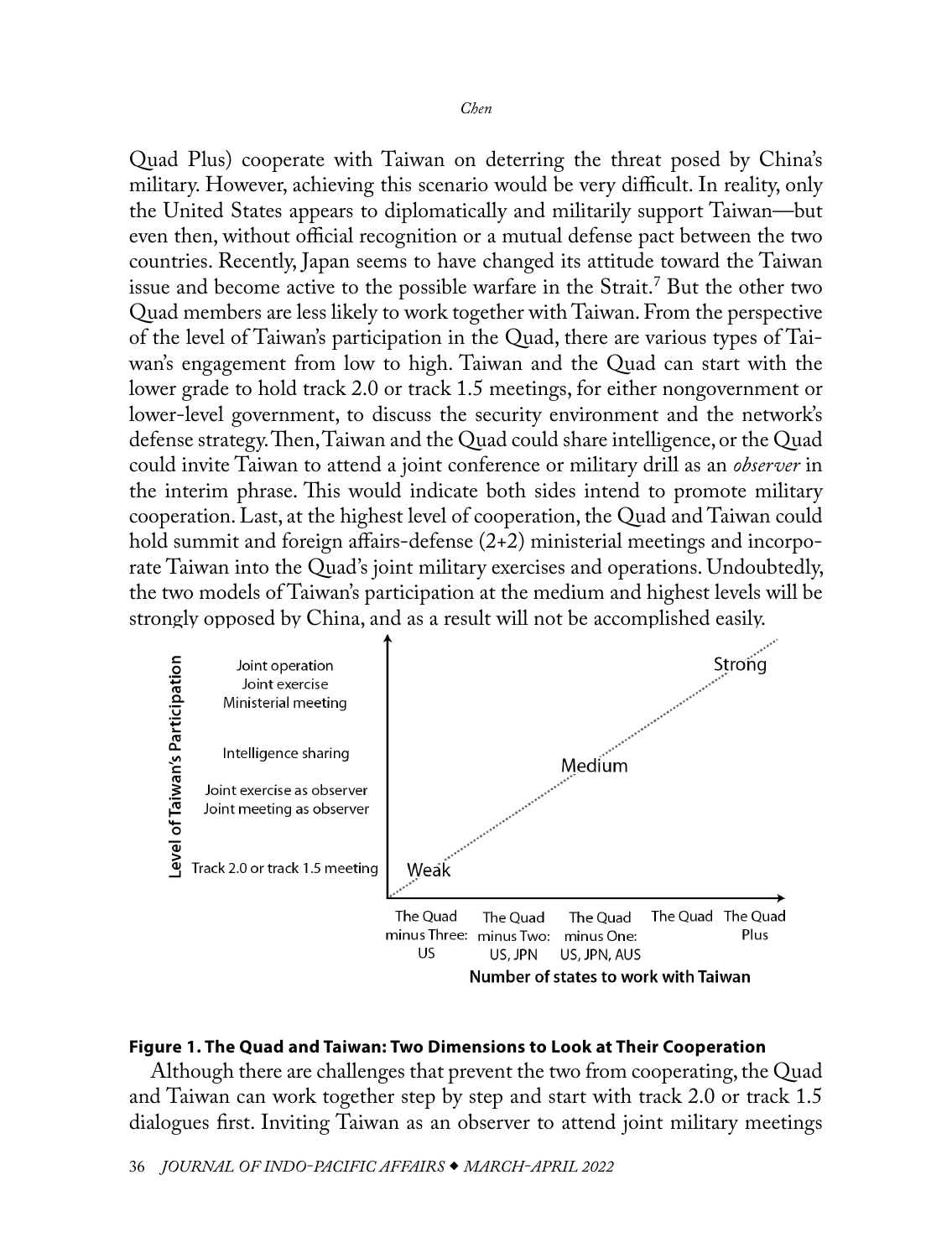<span id="page-6-0"></span>and exercises will definitely upset China, but the Quad is unlike the United Nations and the World Health Organization, and Beijing is neither a member nor a leader of the security framework. The Quad should preserve its independence to develop its own strategy without fear of China's anger. Additionally, sharing defense intelligence is a good option for the Quad and Taiwan, as information is critical either for their assessment of the situation or a future military operation against an attack by China. A "Quad Plus Taiwan" cooperation framework on intelligence sharing and information exchange could be another Five Eyes to more precisely survey and interpret Beijing's development.

## The Common Military Strategy of the Quad and Taiwan

Good management of the strategic environment in the Indo-Pacific region is critical to see if the Quad and Taiwan can successfully construct and carry out a mutual defense strategy. From the perspective of the big picture, as there are several hot spots that could blow up into military crises in Asia, the United States and its allies and partners must properly respond to situations on the India-China border and in the SCS, the Taiwan Strait, the ECS, and the Korean Peninsula simultaneously if possible. As situations in the other four areas are under their control, it is easier for the Quad and Taiwan to prepare for a contingency in the Strait. Yet some might argue that the US military is unable to take on two major regional conflicts at the same time.<sup>8</sup> There is a similar question for China as well: Can Beijing simultaneously conduct two or more large military confrontations in Asia? The same question or challenge seems fair to the Quad and China, which implies both might not be able to handle two or more major military conflicts at the same time.

#### *Deterrence and Denial*

Regarding the Quad–Taiwan mutual military strategy, I contend the need to implement a strategy of both deterrence *and* denial in the Taiwan Strait. In his work "Indo-Pacific Deterrence and the Quad in 2030," Justin Diehl contends the Quad must employ a strategy of Deterrence by Denial to develop credible mili-tary capabilities and integration to deter China's hostility and assertiveness.<sup>[9](#page-15-0)</sup> Diehl's theory is applicable to the Quad, and the framework is founded on an effective military architecture demonstrating its reliable deterrence capability against China. A powerful denial capability not only can derail the rival from achieving its ambition but also can increase the cost of launching a military confrontation. Once the rival hesitates to take military action to fulfill its goal, the denial strategy has a deterrence effect in avoiding war. However, if one side already conducts deterrence and denial strategies at the same time, and the deterrence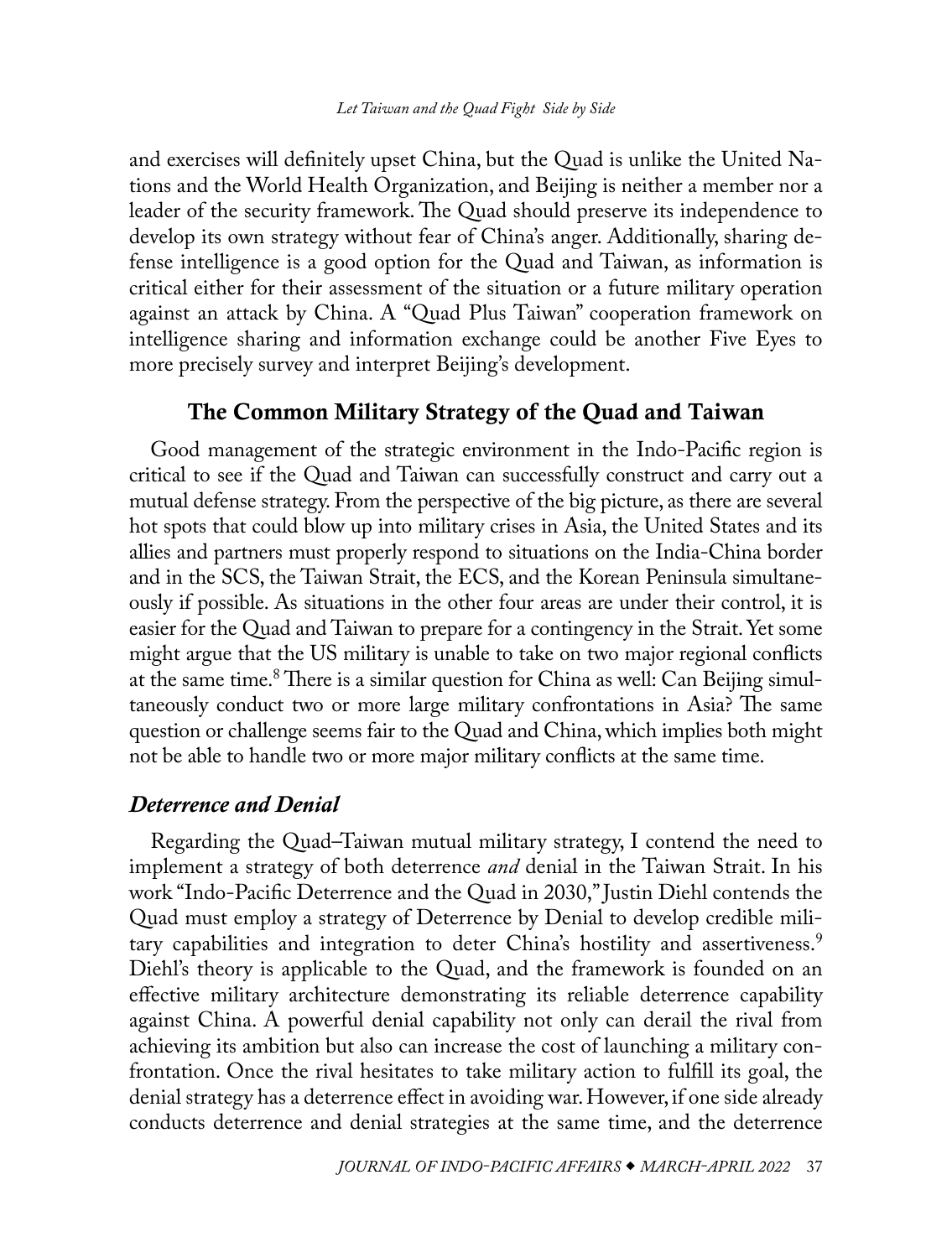works, the side likely will not be convinced to either discard the deterrence or the denial to focus on one single strategy.

The Taiwan Strait situation is similar to the deterrence and denial picture above because Taiwan and the United States have separate deterrence and denial strategies. While Taipei's own defense capability demonstrates its resolve to implement this dual strategy against China's military threat, Washington's military operations in Taiwan's surrounding areas and its arms sales to the island show the United States is conducting a deterrence and denial strategy in the Strait as well. In response to China's military threat to the Strait and potential invasion of Taiwan, the key principle for Quad–Taiwan mutual security cooperation should be *maximizing* their energy in deterring and denying China's plan for taking over the island.

Based on argument above, I outline two new directions for how the Quad and Taiwan can work together to strengthen their collective deterring and denying capabilities against China. One is to create a Quad–Taiwan joint deterrence force today and then upgrade its deterrence capability over time. Doing so will seriously increase the cost of direct conflict, and Beijing will recalculate its island attack project. There might be no clear line between deterrence and denial in this case because they are strongly *interdependent*. As the Quad and Taiwan increase their mutual deterrence capability, that implies they also expand their joint military energy, and vice versa. Instead of focusing on the United States or on US-Japan cooperation, the key is to invite more friends to stand by Taiwan and to increase the level of Taiwan's participation in the Quad–Taiwan mutual defense mechanism. Therefore, the following military operations are recommended:

- 1. Establish new Freedom of Navigation Operations (FONOPs) in the Taiwan Strait. The Quad–Taiwan security mechanism can follow the example of the US 7th Fleet's patrols in the Taiwan Strait during the Cold War and ongoing FONOPs to form various multinational naval transits, including Taiwan's navy, in the Strait, rather than current trips by US warships alone. The greater the internationalization of the Taiwan Strait, the higher the difficulty for China to cross the Strait. This principle can be applied to the SCS and the ECS as well.
- 2. Create a "co-fly and co-navigate" model for aircraft and vessels*.* As the PLA Air Force (PLAAF) conducts a strategy of intruding into Taiwan's ADIZ and flying over the median line in the Taiwan Strait, the Quad– Taiwan air forces and navies can execute a new model of flying and navigating side by side nearby the island. Unlike Taiwan's dispatch of its fighters to track PLAAF military planes, the Quad–Taiwan air forces can "run into" each other in the international airspace "by chance" and then take the opportunity to drill their shared air operations and tactics. This sce-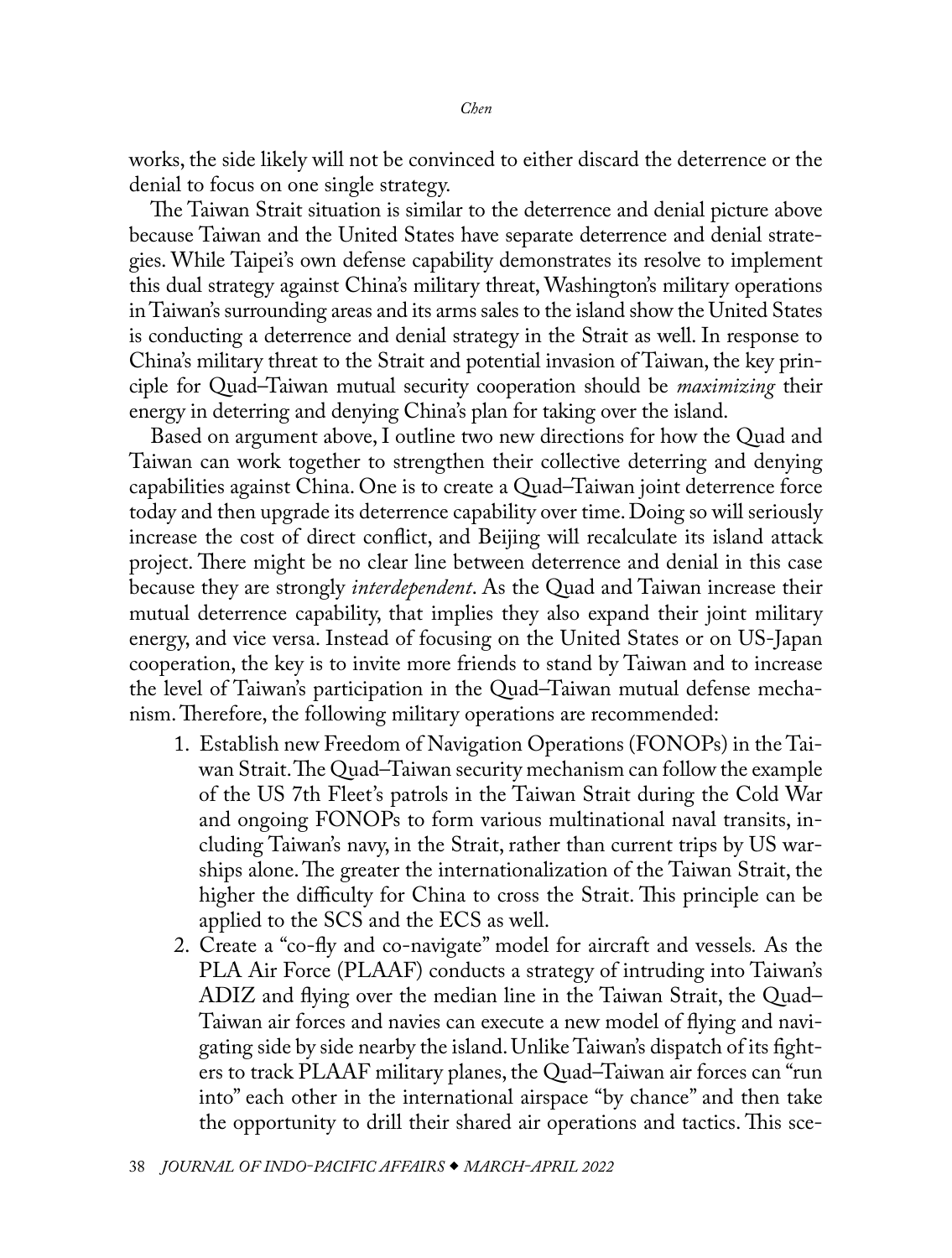nario can also be used for the navies. The model will send a very strong military signal as well as a political message to Beijing.

- 3. Set up a Quad command center and send standing military staff to the hub*.* The Quad and Taiwan can establish a full or semi-joint operation command center whether the mechanism chooses to set up its headquarters or not. Standing military staff of each member can be sent to the center to carry out staff assignments for operations. The organizational size of the command center is flexible depending on how critical the situation. The more dangerous the situation, the larger the unit structure. Additionally, the Quad and Taiwan also need to define the role of the command unit and clarify its relationship with the US Indo-Pacific Command.
- 4. Conduct a series of joint Quad–Taiwan war games and military exercises*.* The Quad and Taiwan can run a series of war games and military exercises based on the joint staff assignments. This operation can increase Quad–Taiwan mutual defense energy creating great deterrence against China as well as simulate and test the allies' war plan in a real situation.

Another way to enhance Quad–Taiwan mutual deterring and denying capabilities is to examine the PLA's possible invasion scenarios and Taiwan's corresponding operation plans. During each stage of the PLA's attack, Taiwan has strengths and weaknesses in reacting to the strike. The Quad and Taiwan should work together to reevaluate the island's advantages and disadvantages in these operation scenarios and try to simultaneously improve the strengths and compensate for weaknesses. Some detailed military strategies are suggested as follows:

- 1. Enhance the Quad–Taiwan intelligence-sharing capability*.* Accurate intelligence and information are fundamental for examining and interpreting China's intentions and actions. The Quad and Taiwan must maximize sharing of their intelligence on the PLA's movement, especially on its missile deployment and mobilization of the landing platform and personnel, including amphibious vessels and airborne troops. Intelligence sharing should start *before* the war begins and continue throughout the whole defense operation.
- 2. Work together to control the Miyako and Bashi channels before or right at the beginning of war*.* It is difficult to predict if the PLA will attack Taiwan from the west only or from the west, east, and elsewhere simultaneously. If the battlefield can be limited to Taiwan's west, defending will be relatively simple for Taiwan and its allies. Thus, discouraging the PLA Navy (PLAN) from deploying its force east of Taiwan, between the First and Second Island Chains, is very important, and the Quad and Taiwan need to block off the Miyako and Bashi Straits together. They can divide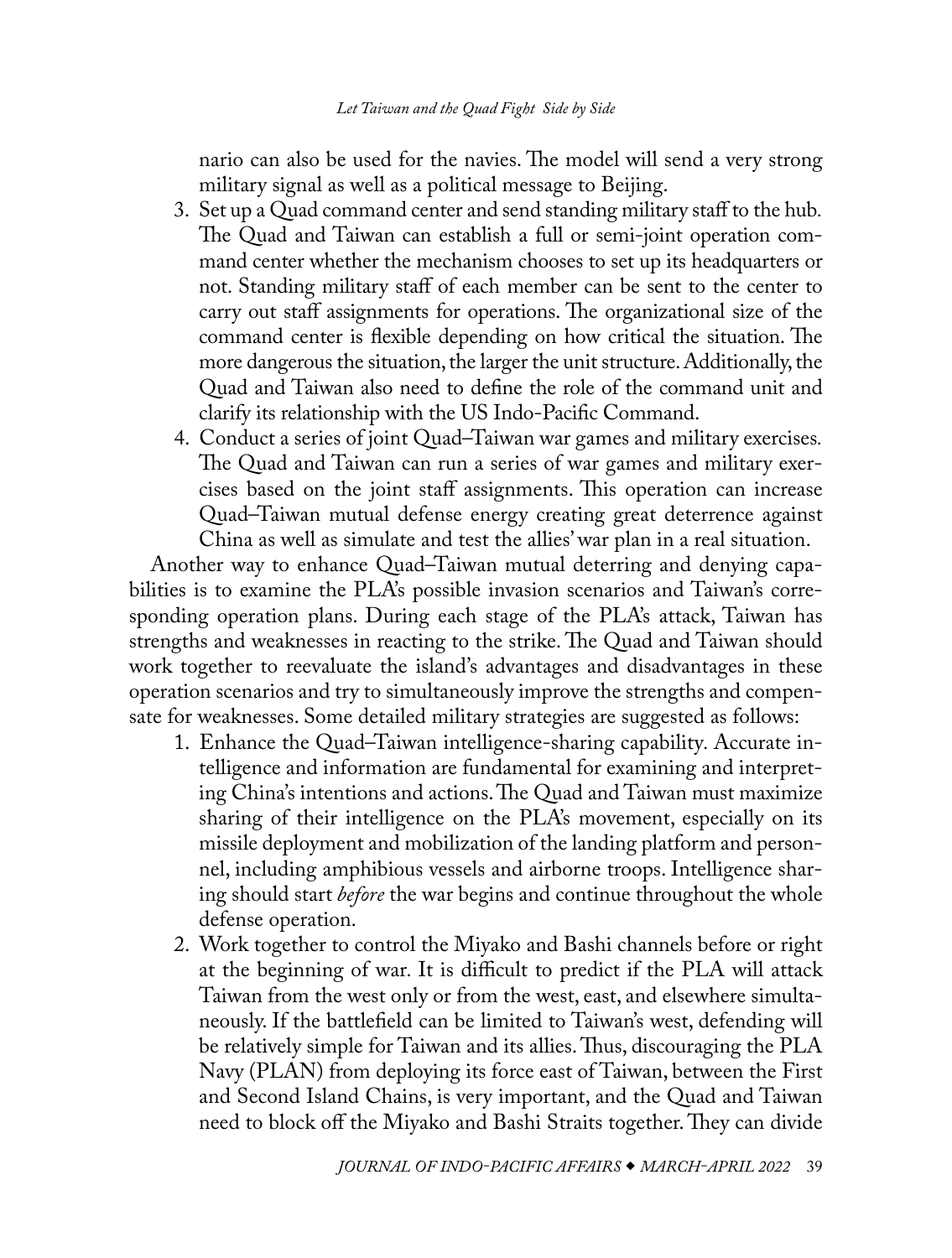<span id="page-9-0"></span>the job—while the Quad can work with Japan in the Miyako Channel, it can collaborate with Taiwan in the Bashi Channel.<sup>[10](#page-15-0)</sup> Currently, they have the advantage.

- 3. Assist Taiwan in increasing its antiblockade and antibombing capability*.*  According to Ian Easton's three major stages of warfare with Taiwan, the first phrase is blockade and bombing by the PLA to prevent Taiwan from resupplying and communicating with the rest of the world.<sup>11</sup> The bombing also aims to weaken and destroy Taiwan's will and counterattack capability against the PLA. The Quad should work with Taiwan to break through the PLA's control of the air and sea and fearlessly clash with the PLA. The Quad can strongly insist on providing transportation and assistance to Taiwan and work together to break the PLA's air and sea control by increasing the Quad and Taiwan's common antimissile capability. This stage is very decisive, and the Quad and Taiwan need to show their resolve right at the beginning of the war. If not, the cost of the coming warfare will increase significantly.
- 4. Assist Taiwan to protect its counterattack capability*.* Taiwan's Overall Defense Concept (ODC) highlights that the island must transfer its fighters and battleships to military bases on the east coast to preserve forces.<sup>12</sup> Yet this strategy might not be strong enough to preserve Taiwan's counterattack capability. I contend that the Quad must assist Taiwan to maintain its air force and navy—while Taiwan's fighters can be either predeployed or transferred to airbases in Japan's southwest islands, Taiwan's battleships remain with the Quad naval fleets east of Taiwan. Undoubtedly, the deployment will be highly risky for the Quad (and Taiwan, too), but it is the same to China because Taiwan can maintain its counterattack capability and a joint Quad–Taiwan military force may participate in a war.

# Another Alternative: Sourced-Attack on the PLAN's Amphibious Force

In addition to the ODC and joint operations, *asymmetrical warfare* and *innovation* are two critical terms for reconsidering Taiwan's defense strategy during the years in the past and in the future. I propose another alternative mutual military strategy for the Quad and Taiwan; that is, they can conduct a medium- or large-scale sourced-attack targeting the PLA's amphibious vessels and personnel as China initiates the first strike on Taiwan.

If Taiwan suffered a first strike from the PLA (Taiwan would most likely face severe bombing with a huge number of missile attacks at the beginning of the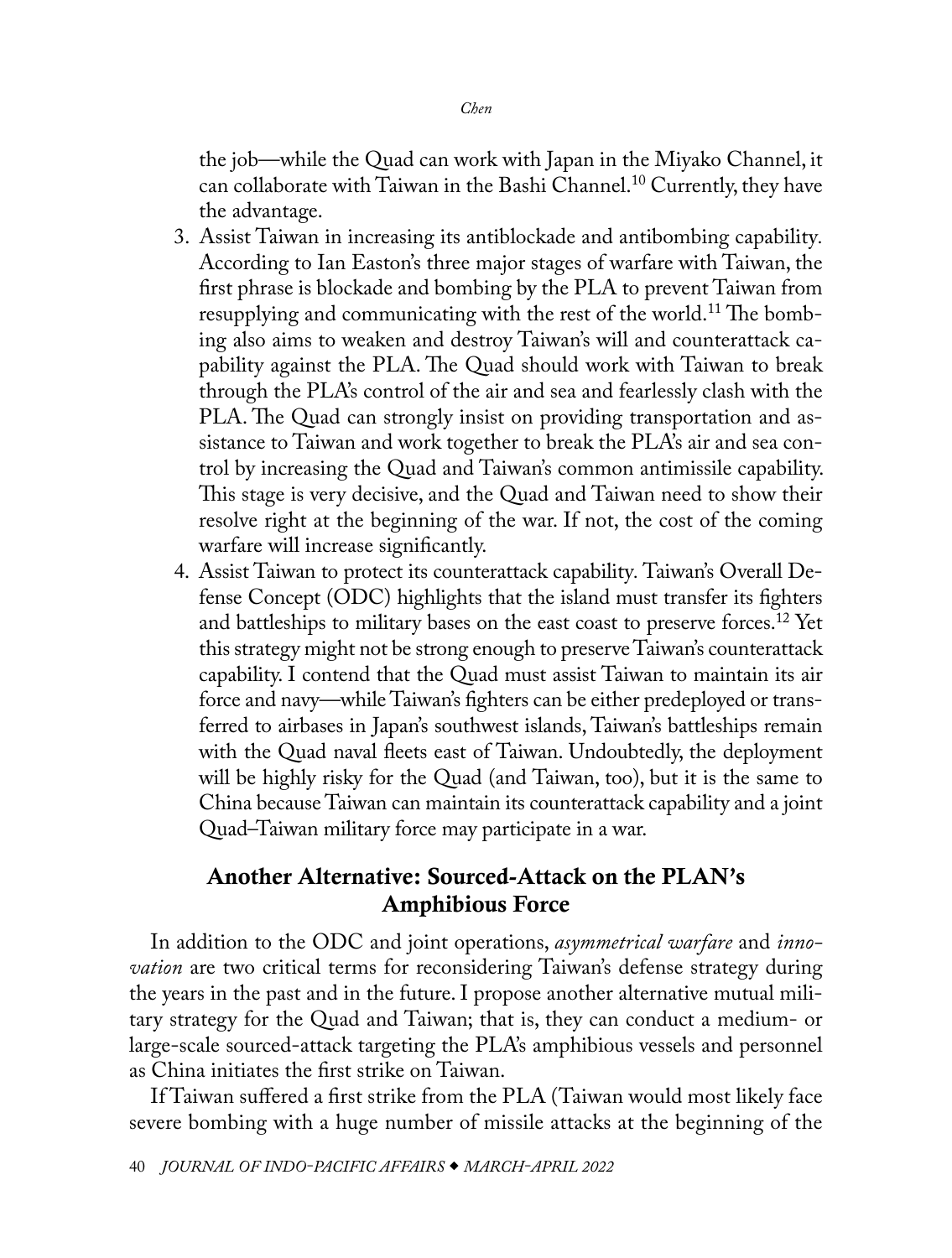<span id="page-10-0"></span>conflict), the island would have to reconsider its counterattack capability seriously in that moment, beyond focusing solely on force preservation. Protecting its fighters, vessels, ground force positions, and critical infrastructure would be important while under the attack, but this does not necessarily mean that Taiwan and the Quad would need to postpone their counterattack until they moved to the second stage. Instead, the Quad–Taiwan side should be active and start with a sourced-attack operation to break down the PLA's impending assaults. A reasonable logic works as follows: First, China's ultimate goal is to take over Taiwan. If China does not occupy the entire island, then the PLA's dozens of military actions are meaningless to Beijing. Based on this theory, Taiwan and the Quad must reset their goal for the Taiwan Strait operation, which looks to *deny* the PLA's attack and invasion of the island, instead of entirely defeating the Chinese armed forces. Second, for China to take over Taiwan, the PLA must deliver its amphibious forces across the Taiwan Strait and land on the island's beaches. In the process of sending amphibious forces, the PLA must dominate the air and sea, covering the advance of the amphibious vessels and personnel. As Taiwan does not have an equivalent scale of weapons and armies that can compete with its Chinese counterpart, in the no international assistance scenario, the island must distinguish the priorities of its military targets and accurately and economically focus on those objectives. In the international assistance scenario, Taiwan and Quad can more economically distinguish the priorities of their military targets and concentrate on them.

Because the PLA's amphibious assaults would be launched from military bases and positions on China's coastline (most likely in Fujian, Zhejiang, and Guangdong), Taiwan and the Quad would need to target these potential military facilities and bases. As the PLA's invasion of Taiwan and landing operations would rely heavily on naval vessels, especially amphibious forces and transport docks, it is strongly recommended that Taiwan and the Quad concentrate their fire on attacking the PLAN's amphibious transport docks, such as the Type 071 landing platform dock and Type 075 landing helicopter dock, and later, the warships and facilities. Specifically, compared to its Chinese counterpart, the Quad–Taiwan joint force should preserve their advantage of control of the air and sea. Without amphibious transport docks, it is less likely that the PLA could conduct a successful amphibious assault and landing operation. To achieve this strategic goal, the Quad–Taiwan force's surface-to-surface and antiship missile capability needs to be bolstered.<sup>13</sup> Additionally, the allies need to reinforce their surveillance capability and intelligence sharing, particularly those related to any movements of the PLA's amphibious vessels and personnel. Similarly, the Chinese airborne troops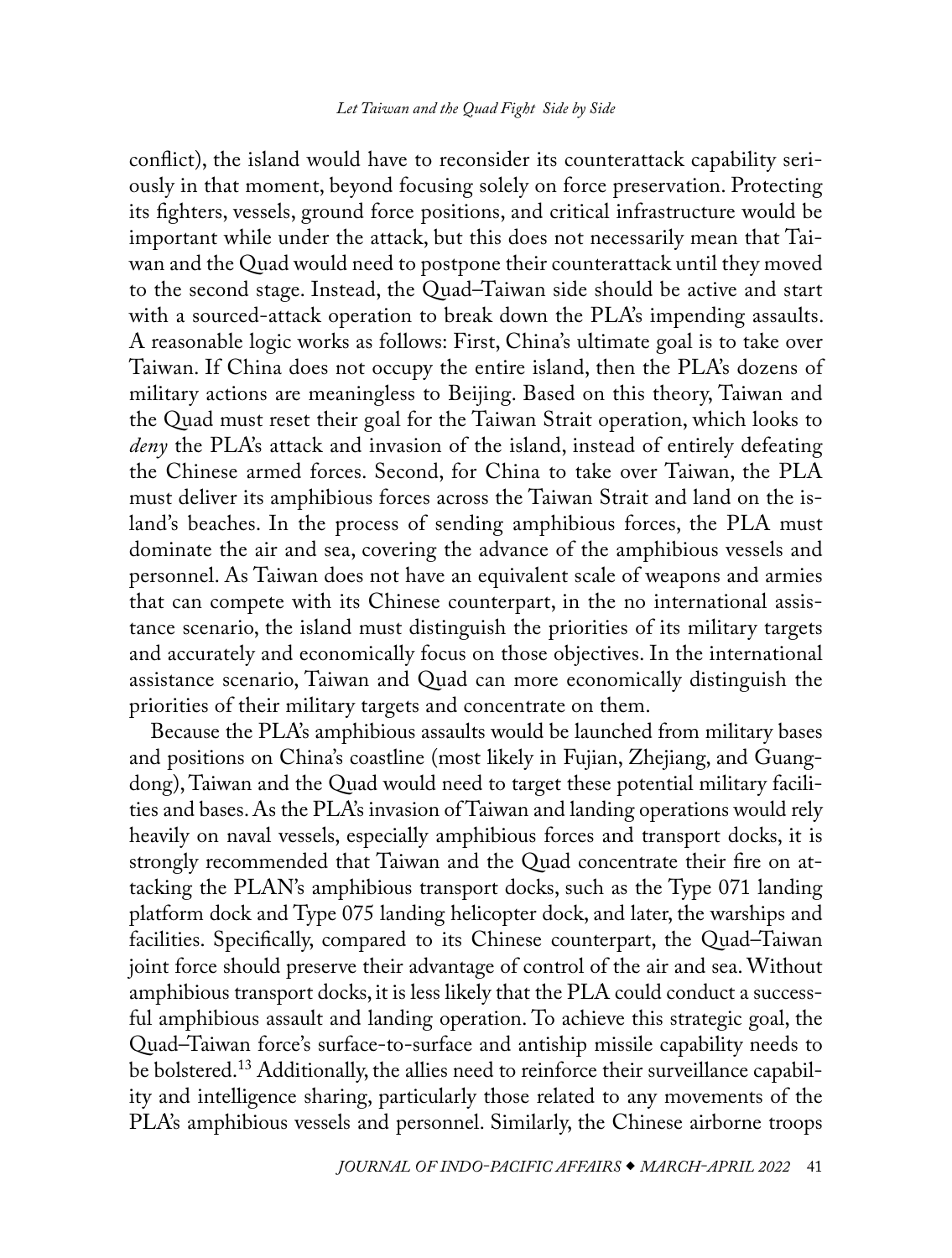<span id="page-11-0"></span>are the target as well, although they are not as significant as the PLAN's amphibious ones at this moment.

In terms of asymmetrical warfare and innovation, I propose that unmanned systems can be applied to the sourced-attack operation. Based on Eric Chan's analysis, the Quad and Taiwan can learn a lesson from the Armenia-Azerbaijan war to employ numerous unmanned aircraft systems (UAS) just right at the beginning of a Taiwan military conflict. In both theory and practice, UAS can play a defensive role in detecting the PLA's movements as well as an offensive power to attack the PLAN's amphibious assault ships and transport docks.<sup>14</sup> The Quad–Taiwan joint force should combine massed UAS with their surface-to-surface and antiship missiles to destroy the PLAN's amphibious assault operations either in harbor or at sea. On November 3, 2020, the United States just announced the sale of four MQ-9B unmanned aerial vehicles to Taiwan to assist enhancing its defense capabilities. This is a good start for the Quad and Taiwan to work on this strategy together.

## Co-building the Quad–Taiwan Military Capability for Defense Against an Invasion

As the Quad and Taiwan outline a common military strategy for deterring and denying the PLA's island-invasion plan, what military capability can they set up together for a real operation in the future? Based on the discussion of the Quad– Taiwan military strategy above, the following recommendations are suggested: (1) establish and improve their intelligence sharing, (2) start joint operations and improve their *interoperability* with combined military exercises, (3) comprehensively enhance their missile-attack capability, (4) increase sea mine use during an operation, and (5) promote their strategic-economic ties by codeveloping defensetechnological industries.

First, as the Quad–Taiwan mutual defense mechanism prepares for an invasion in the Taiwan Strait, the group must establish and improve their intelligencesharing capability regarding China's latest intentions and actions for invading Taiwan. Accurate assessments of the PLA's move toward confrontation are based on precise intelligence and information collection, shared among the Quad–Taiwan members. An aggregate "the Quad Plus Taiwan" has great intelligence, surveillance, and reconnaissance potential; analysis based on teamwork should be very helpful for the allies not only to prepare for the conflict but also to prioritize and target the PLA's troops and facilities. In 2020, the Trump administration announced plans to sell four weapons-ready MQ-9B remotely piloted aircraft and related equipment to Taiwan, and this equipment is very beneficial for collecting and investigating information about the PLA. Therefore, the Quad and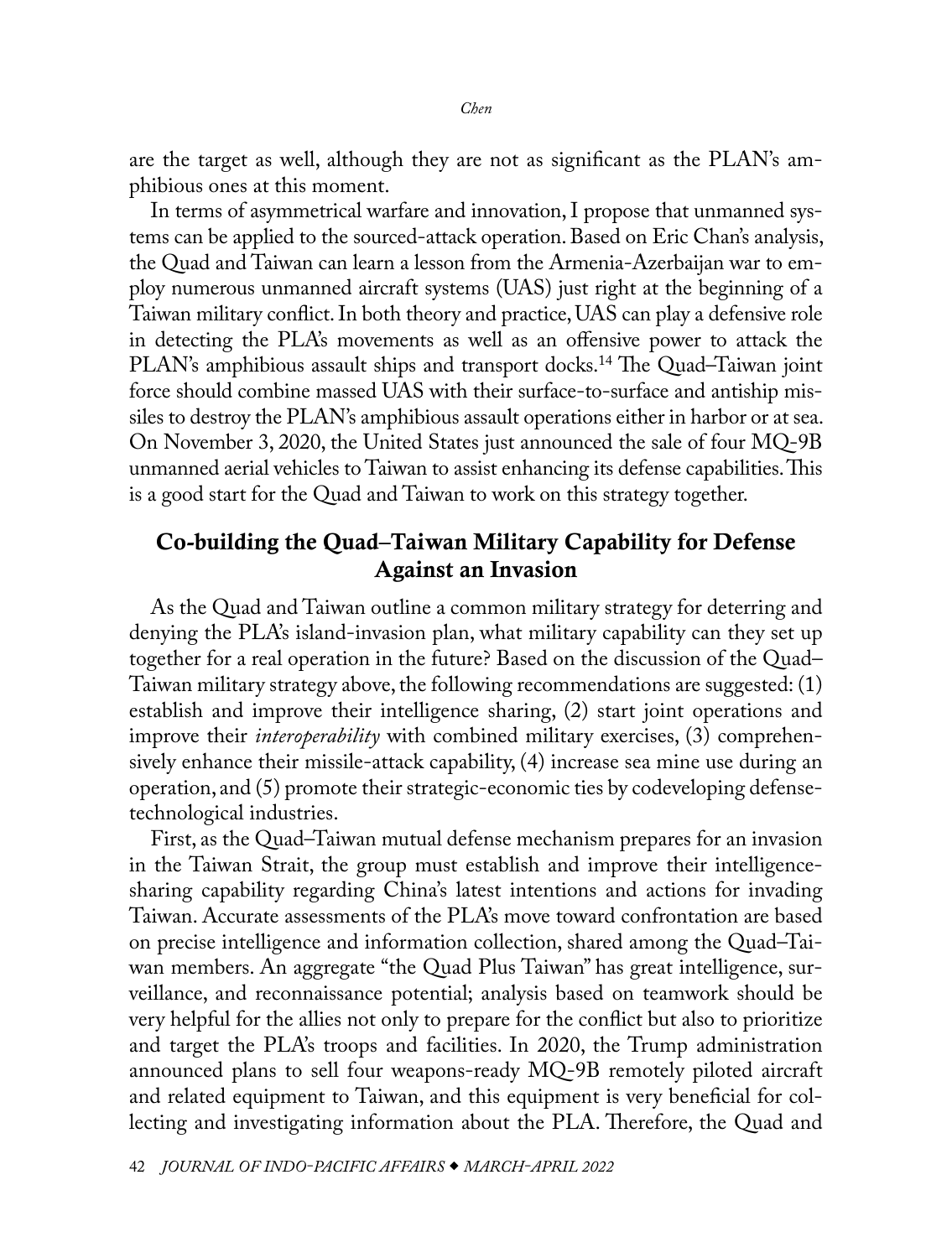<span id="page-12-0"></span>Taiwan should deploy a huge number of unmanned reconnaissance aircraft in coordination with traditional investigation approaches, such as reconnaissance planes and satellites.

Second, the Quad and Taiwan should initiate combined staff assignments and military exercises to develop joint operation capability against a potential attack by the PLA. Currently, Taiwan and the Quad do not have any symbolic or substantial military cooperation, and even military collaboration with the US armed forces is very limited. In responding to China's highly likely invasion of the island, it will be challenging for Taiwan to defend itself alone. The invasion will most likely be repelled if Taiwan and the Quad work together. The allies cannot go into the field without preparation; they must perform joint exercises first. Thus, the Quad and Taiwan should think about conducting a series of staff assignments, war games, and military drills, and it would be better to execute them in a joint operation to establish the alliance's interoperability.

Third, according to either the phrase "preservation of warfighting capability" defined by Taiwan's ODC or the idea of a sourced-attack on the PLAN's amphibious force, increasing the mutual missile-attack capability is perhaps the most critical objective for the Quad and Taiwan. To preserve Taiwan's forces in the face of China's strategic blockade and bombing, the island and its allies must enhance their common *air defense* capability to *intercept missile attacks from the PLA as well as destroy the PLAAF's fighters. In this stage, using* land-based, surface-to-air, and air-to-air antiballistic missiles is critical for the allies[.15](#page-15-0) Additionally, *as the PLA's* amphibious vessels and platforms must be destroyed when the invasion begins, the Quad and Taiwan *also need to use their missile capabilities, all land, sea, and air based, to counterattack the enemy's* amphibious force immediately, including the other Chinese naval vessels if possible. Regarding weapons systems, Taiwan's Tien Kung-2, Patriot PAC-3, and Avenger Air Defense Systems are critical to its air defense, and the [Hsiung Feng II and III](http://www.ncsist.org.tw/eng/csistdup/products/products_Middle.aspx?catelog_Id=30) missiles are vital to the island's coastal defense.<sup>16</sup> On October 21, 2020, the United States also announced it would sell the High Mobility Artillery Rocket System (HIMARS) to Taiwan. This is an important step to strengthen the island's missile-attack capability. Missile attacks should be the centerpiece of the counterattack operation. Furthermore, because large surface vessels and land-based launch platforms would be easy targets at the beginning, the Quad and Taiwan should also reemphasize developing many but small and fast attack ships, such as the Kuang Hwa missile boat, and many mobile, camouflaging, and hidden missile and rocket systems, which can avoid the PLA's attacks.<sup>17</sup>

Fourth, mines in the sea and on the beach are also very important to Taiwan's coastal defense. The mines should also be the core of a joint operation. In theory and in practice, sea mines are difficult to detect, and they can successfully delay an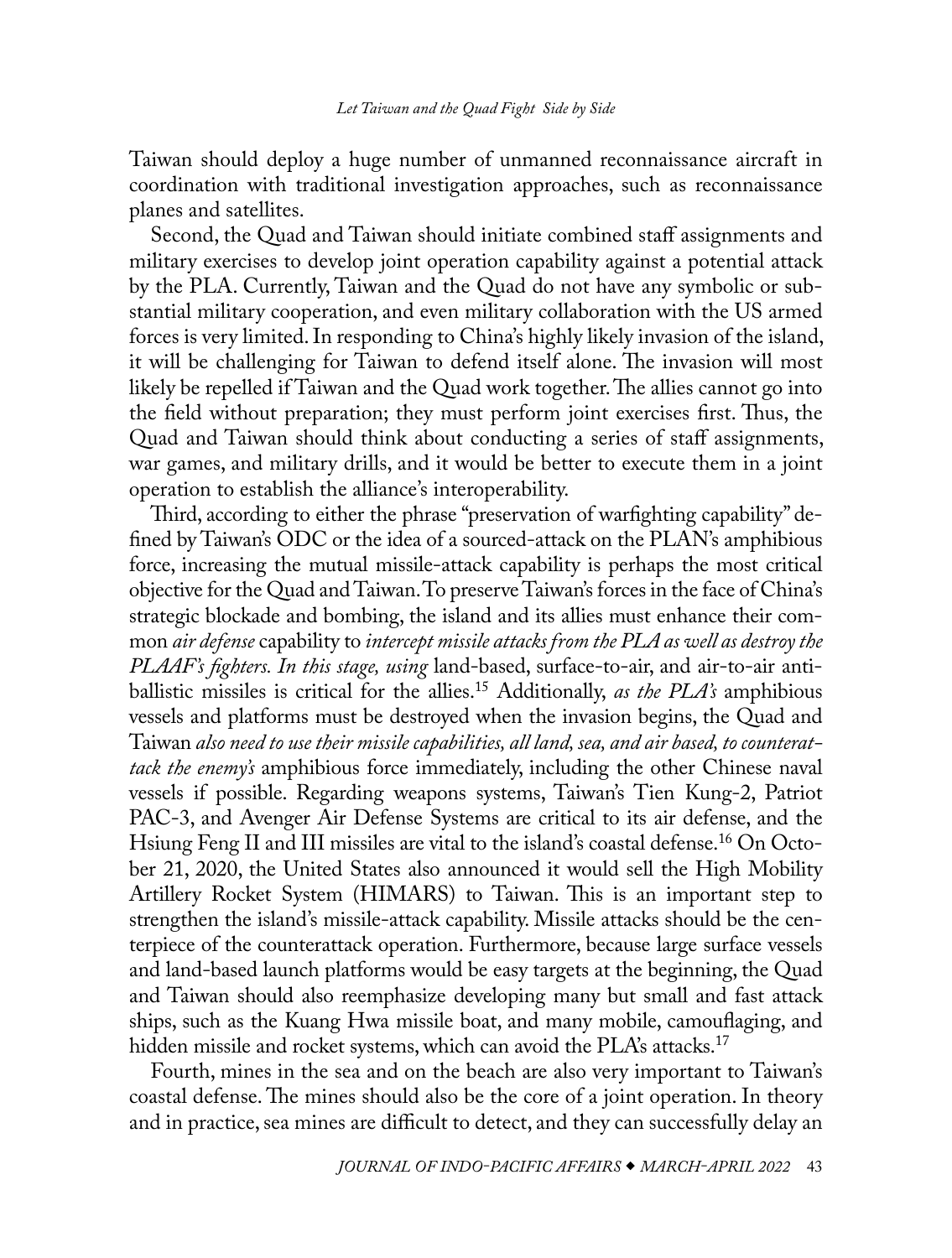<span id="page-13-0"></span>enemy's amphibious assaults. Mines deployed in the sea are weapons that provide great deterrence and uncertainty to the enemy because they are difficult to discover. To overcome that obstacle, the enemy needs to send minesweepers to clear the sea lanes for a landing. In this circumstance, the minesweepers themselves are weak and are likely to be destroyed either by sea mines or by missiles and coastal artillery attacks. In terms of asymmetrical warfare, deploying sea mines and other mines is a good measure to counterbalance a potential PLAN crossing and amphibious assault.<sup>18</sup> Thus, the Quad and Taiwan need to develop quicker minelaying capability, just before China launches an amphibious assault, to deter and stop the PLA from crossing the Taiwan Strait. In general, sea mines can be classified into two types: defensive and offensive. Arranging sea mines just outside Taiwan's harbors is a defensive operation that could protect the ships and facilities inside the ports. Deployment in the Taiwan Strait or by the median line in the Taiwan Strait could be a defensive/offensive operation to deter and prevent the PLAN from crossing, and deployment just in front of China's naval bases could be viewed as an offensive operation placing a blockade that could stop any PLAN vessels from leaving port. The Quad and Taiwan can utilize different strategies to set up barriers in the Strait.

Fifth, in addition to military cooperation, the Quad and Taiwan also need to expand their collaboration in the realms of strategic-economy and defensetechnological industry. For Taiwan, the island must reconsider enlarging but *relocating* its potential industries and investments, such as information technology and integrated circuitry, to its reliable allies as to prevent threat and risk placed by China. For the Quad, the four member states can codevelop advanced technologies with Taiwan to preserve an advantage of struggling with China not only in military but also in economic and technological competitions. Although Taiwan is developing self-reliant defense at this moment, including constructions of the nation's indigenous submarines, vessels, and new advanced jet trainers, it can look to deepen its defense-technological connection and cooperation with the Quad allies. On the other hand, the Quad members can take the chance to integrate with each other and with Taiwan to develop more substantial and material capabilities in military, technology, and economy, particularly in the areas of unmanned and autonomous weapons systems, to counterbalance China.

## Conclusion

Although the Quad is still far from a real military alliance, and true mutual defense cooperation between the Quad and Taiwan is in its infancy, an aggregate military power is more powerful than merely one or two powers. As the Indo-Pacific region faces an increasing Chinese military threat, the Quad members and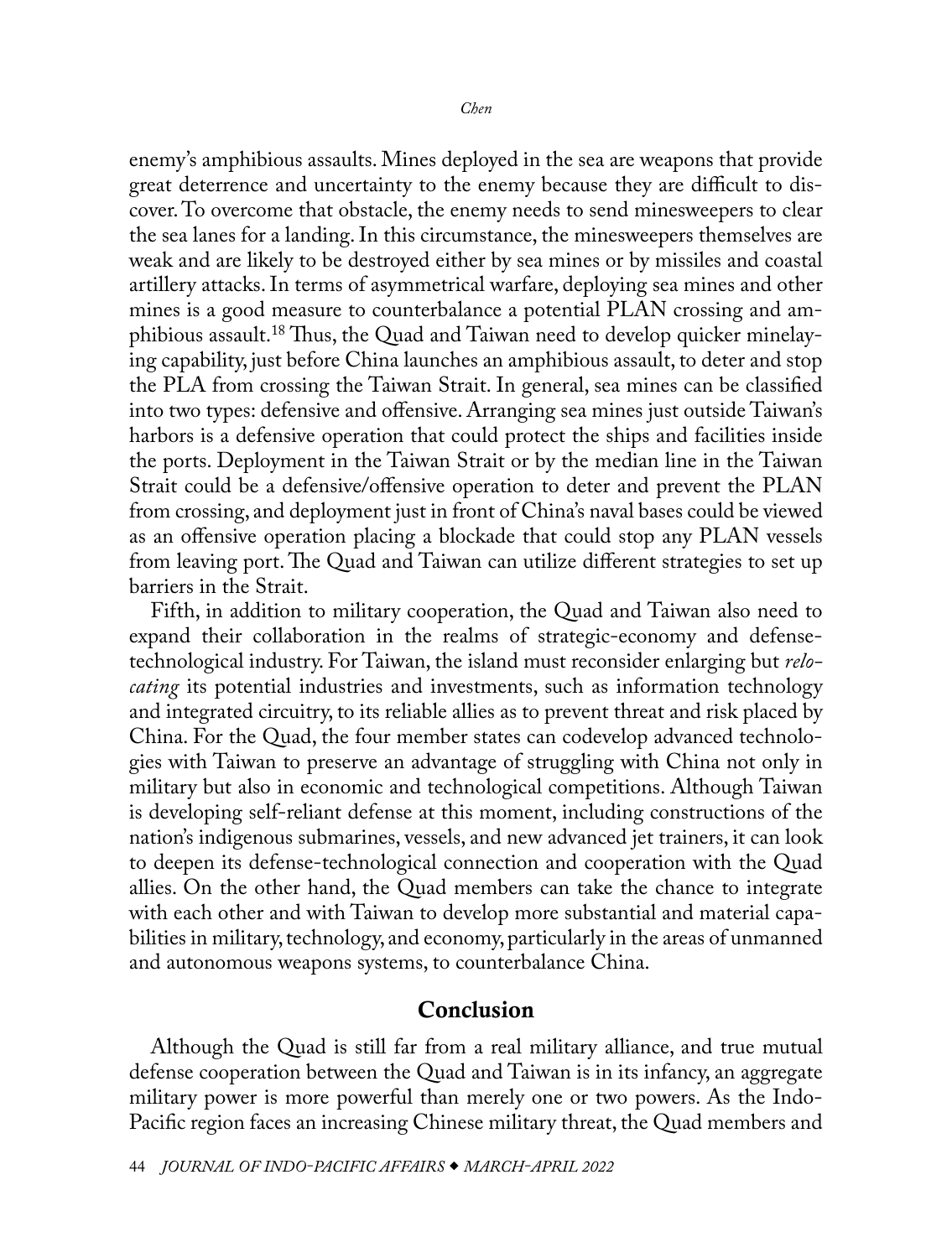<span id="page-14-0"></span>Taiwan can generate greater deterrence by building up a collective security mechanism. The current issue is whether they can realize the development seriously and whether they are determined to face the challenge together. Time is not on the side of the Quad and Taiwan. Discussions on legalization and institutionalization of the Quad or a Quad–Taiwan defense framework are important to the collective defense mechanism in the Indo-Pacific, but these conferences are not keeping pace with the strategic environment changes in the region. Action is needed now. The Quad and Taiwan must overcome their overconsideration of China's reaction and actively prepare for maintaining peace and stability in the Taiwan Strait. Once they are incorporated in a mutual defense framework, the strong deterrence and denial will keep China from crossing the Taiwan Strait and breaking through the First Island Chain.

It is a great challenge for Taiwan to defend itself alone. Most likely, China's island invasion plan can be thwarted if Taiwan and the Quad stand together. Increasing Taiwan's military cooperation with the regional mutual defense network is not only beneficial to the island but also a great advantage to Quad members and other states in the region. Without Taiwan's involvement, the Quad is less likely to respond effectively to a Taiwan Strait contingency. However, as people enthusiastically discuss, argue, or debate with one another how the Quad and Taiwan can establish a common defense strategy and increase the corresponding military capability, going back to the beginning to persuade each other to take the next step is more important.  $\boldsymbol{\heartsuit}$ 

#### [Dr. Liang-chih Evans Chen](#page-0-0)

Dr. Chen is an Associate Research Fellow at the Institute for National Defense and Security Research in Taipei, Taiwan. He completed his doctorate in political science at the University of California at Riverside. Dr. Chen's research interests center on U.S. Foreign Policy, U.S.-China Relations, and East Asia Security, especially from the theoretical perspectives of balance of power, security dilemma, and power transition. He has published articles in journals, including "An Analysis for Dominant Powers' Policy Options toward Rising Powers: Examples of the U.S. Reactions to Japan's Rise and China's Rise," *Issues and Studies* (in Chinese), "Examining the Impact of the U.S. Return to Asia on Sino-Japanese Strategic Competition (2011-2016)—A Perspective of the Security Dilemma Theory," *EurAmerica* (in Chinese), and "Searching for the Driving Forces behind U.S.-China Strategic Competition: Security Dilemma, Balance of Power, or Power Transition," *Mainland China Studies* (in Chinese). He is also the author of *Say Democracy, Do Realistically: Interplays between Taiwan's Democratization and the United States, 1986-2008* (Saarbrucken, Germany: LAP LAMBERT Academic Publishing, 2012).

#### **Notes**

[1](#page-1-0). Sumitha Narayanan Kutty and Rajesh Basrur, "The Quad: What It Is – And What It Is Not," *The Diplomat*, 24 March 2021, [https://thediplomat.com/.](https://thediplomat.com/2021/03/the-quad-what-it-is-and-what-it-is-not/)

[2](#page-1-0). Stephen M. Walt, *The Origins of Alliances* (Ithaca: Cornell University Press, 1987), 5–6, 21–26.

[3](#page-1-0)."The Most Dangerous Place on Earth," *The Economist*, 29 April 2021, [https://www](https://www.economist.com/leaders/2021/05/01/the-most-dangerous-place-on-earth/) [.economist.com/.](https://www.economist.com/leaders/2021/05/01/the-most-dangerous-place-on-earth/)